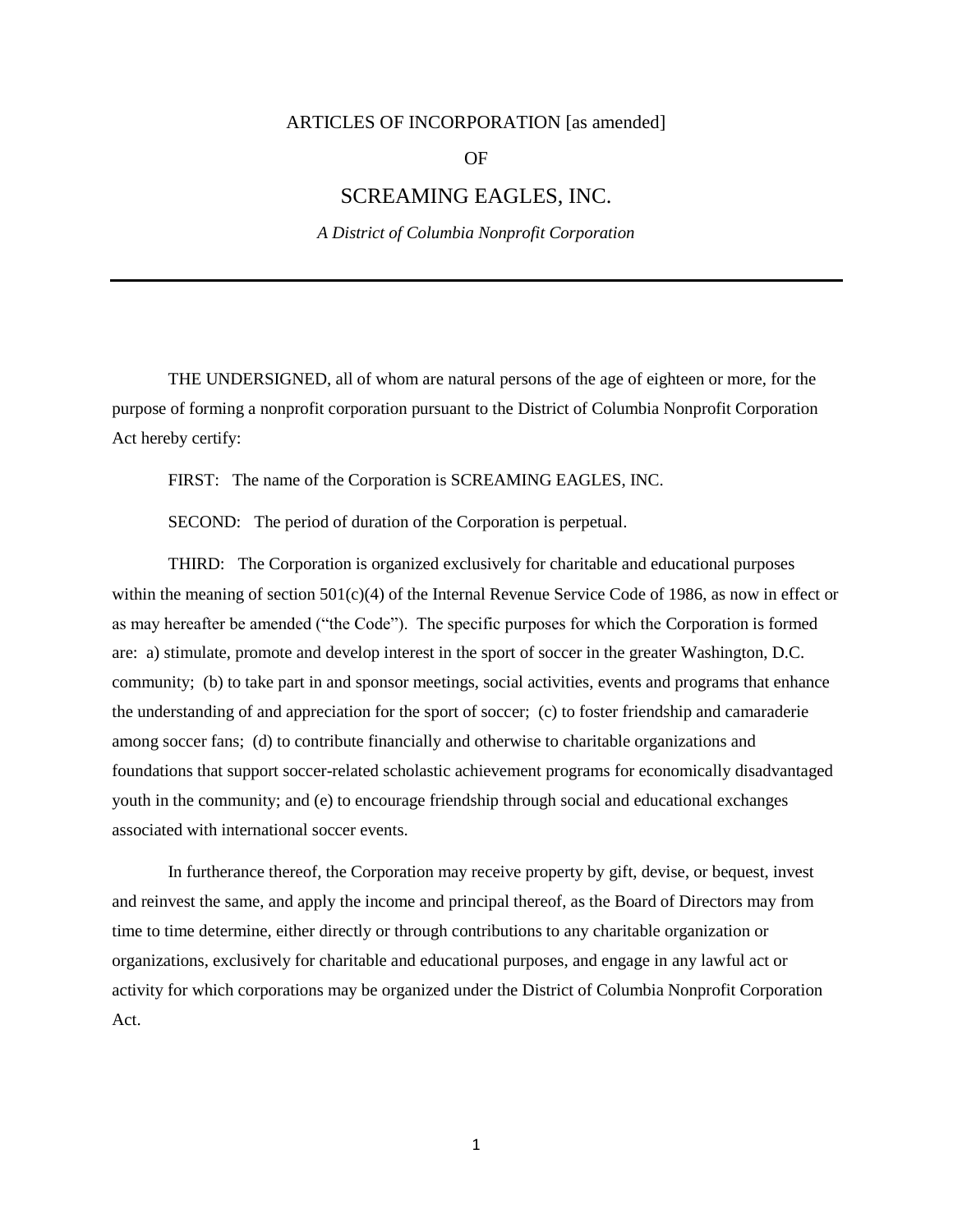In furtherance of its charitable corporate purposes, the Corporation shall have all the general powers enumerated in section 29-301.05 of the District of Columbia Nonprofit Act, as now in effect or as may hereafter be amended, together with the power to solicit grants and contributions for such purposes.

FOURTH: The Corporation shall have one class of members. The members of the Corporation shall consist of the initial directors of the Corporation (named in Article SEVENTH hereof) and such other persons as shall be accepted into membership through application to the Board of Directors. Application shall be open to any individual interested in the purposes of the Corporation. Each member shall pay such annual dues as may from time to time be set by the Board of Directors in accordance with the Bylaws of the Corporation.

FIFTH: Except as otherwise provided by law, or in any Bylaw of the Corporation, the business of the Corporation shall be managed by and all the powers of the Corporation shall be exercised by the Board of Directors of the Corporation.

SIXTH: The Board of Directors shall consist of at least five directors who shall be elected or appointed as provided by the Bylaws.

SEVENTH: The number of initial directors shall be five. The names and addresses, including street and number, of the persons who are to serve as the initial directors until the first annual meeting or until their successors are selected and qualify are as follows:

|     | <b>Name</b>         | <i>Address</i>                                             |
|-----|---------------------|------------------------------------------------------------|
| (1) | Kimberly G. Klyberg | 1801 Clydesdale Place NW, Apt 513<br>Washington, DC 20009  |
| (2) | Paul B. Sotoudeh    | 5840 Cameron Run Terrace, Apt 1218<br>Alexandria, VA 22303 |
| (3) | Nicole Gara         | 1330 Massachusetts Ave SE<br>Washington, DC 20003          |
| (4) | Marcia Faulkner     | 8013 New Market Rd<br>Alexandria, VA 22308                 |
| (5) | Lisa L. Middlebrook | 2300 South 24th Rd, Apt 1115<br>Arlington, VA 22206        |

EIGHTH: Provisions for the regulation of the internal affairs of the Corporation, including provisions for distribution of assets on dissolution or final liquidation are as follows: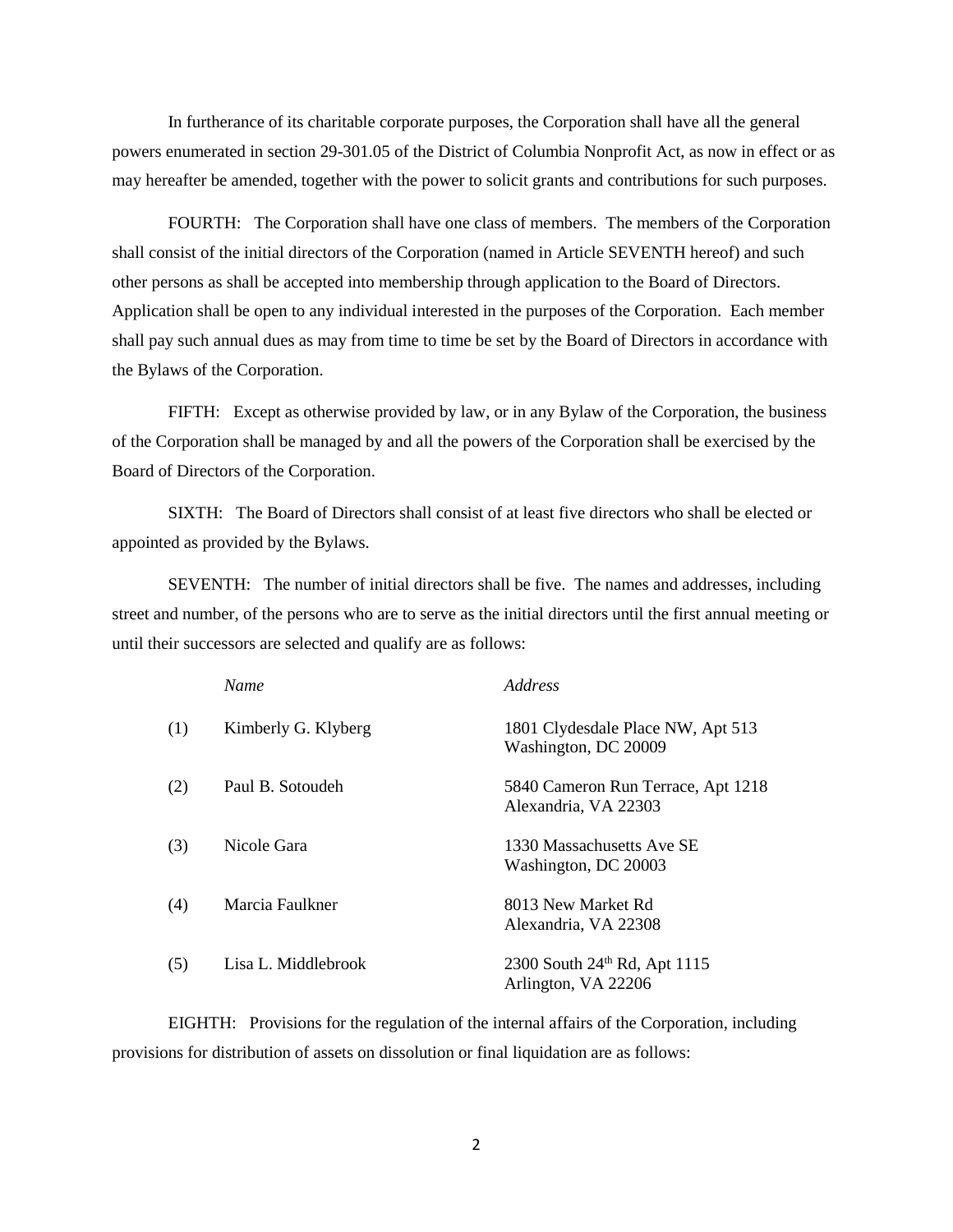A. No part of the net earnings of the Corporation shall inure to the benefit of, or be distributable to any director or officer of the Corporation, or any other private person, except that the Corporation shall be authorized and empowered to pay reasonable compensation for services rendered to or for the Corporation and to make payments and distribution in furtherance of the purposes set forth in Article THIRD hereof.

B. No substantial part of the activities of the Corporation shall be the carrying on of propaganda, or otherwise attempting to influence legislation (except as otherwise permitted by section 501(h) of the Code and in any corresponding laws of the District of Columbia), and the Corporation shall not participate in or intervene in (including publishing or distribution of statements concerning) any political campaign on behalf of (or in opposition to) any candidate for public office.

C. Notwithstanding any other provision of these Articles of Incorporation, the Corporation shall not directly or indirectly carry on any activity which would prevent it from obtaining exemption from Federal income taxation as a corporation described in section  $501(c)(4)$  of the Code, or cause it to lose such exempt status.

D. In the event of dissolution or final liquidation of the Corporation, all of the remaining assets and property of the Corporation shall, after paying for making provision for the payment of all of the liabilities and obligations of the Corporation and for necessary expenses thereof, be distributed to such organization or organizations organized and operated exclusively for charitable or educational purposes as shall at the time qualify as an exempt organization or organizations under section  $501(c)$  of the Code as the Board of Directors shall determine. In no event shall any of such assets or property be distributed to any director or officer, or any private individual.

NINTH: To the fullest extent permitted by District of Columbia law, no officer, director, employee, or volunteer of the Corporation shall be personally liable for damages in any proceeding brought by or in the right of the Corporation, or in connection with any claim, action, suit, or proceeding to which he or she may be or is made a party by reason of being or having been an officer, director, employee, or volunteer of the Corporation, provided, however, that such relief from liability shall not apply in any instance where such relief is inconsistent with any provision of the Code applicable to corporations described in section 501(c)(4).

TENTH: The address of the initial registered office of the Corporation is 1090 Vermont Avenue, NW, Washington, DC 20005, and the name of its initial registered agent at such address is Corporation Services Company.

3